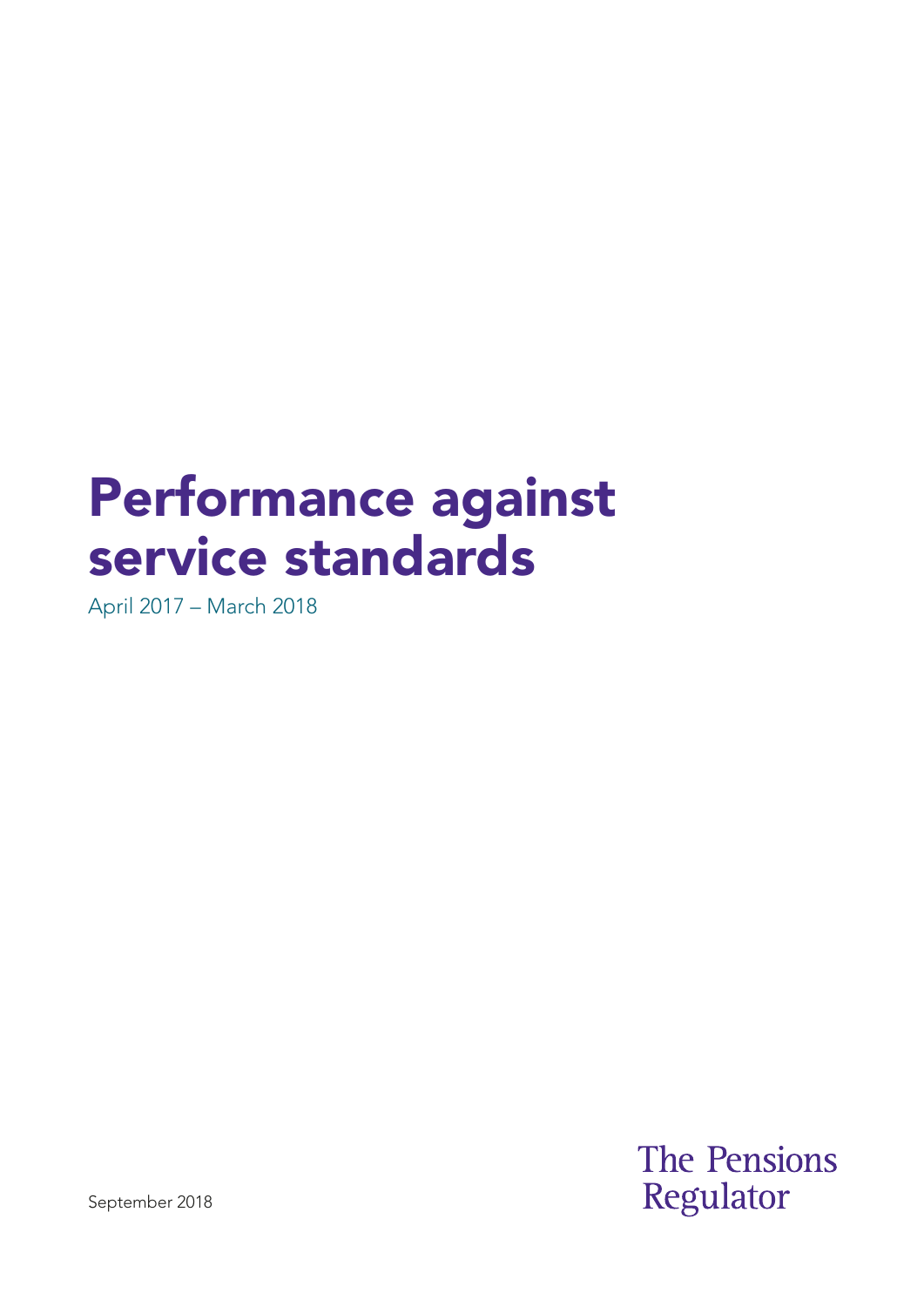The Regulators' Code requires us to publish details of our performance against our service standards, on a regular basis. This includes feedback received from those we regulate, such as customer satisfaction surveys, and data relating to complaints about them and appeals against their decisions<sup>1</sup>. This report contains the relevant details for the period April 2016 to March 2017.

This report refers to two annual pieces of research that TPR commissions to both monitor our performance, and to understand customers' perceptions of our performance. The Perceptions Tracker audience covers lay trustees, employers and pensions professionals; including professional trustees, lawyers, actuaries, administrators and investment consultants. The Customer Satisfaction Survey is a telephone survey consisting of interviews with TPR customers who had an interaction (be that by phone, email, or letter) with TPR.

#### How we communicate and how we can be contacted

We have two customer support teams, one focused on scheme regulation and scheme maintenance, and one focused on automatic enrolment (AE). These are the first points of contact for our regulated community, and we measure performance through a combination of management information and our annual customer satisfaction survey.

Our customer support team in Brighton is the first point of contact for trustees, administrators and scheme advisers looking for support with running a scheme, understanding regulations and using our online services. This year, regarding scheme regulation and scheme maintenance, 90% of customers rated the overall quality of service positively, and 96% were satisfed with the time taken to resolve their enquiry.

Our specific automatic enrolment (AE) contact centre is for employers and AE advisers, and includes an AE frequently asked questions library, as well as a call centre for more specifc automatic enrolment enquiries. This year our AE team answered around 270,000 phone calls.

When asked about the service they had received, 90% of AE customers rated the overall quality of service when contacting TPR positively, with 93% of AE customers agreeing TPR were professional in our handling of the enquiry, while 87% agreed TPR gave clear and easy to understand responses. Satisfaction with time taken to resolve enquiries reached 96% in 2017/18.

Paragraph 6.5 of the Regulators Code: [https://www.gov.](https://www.gov.uk/government/publications/regulators-code) [uk/government/](https://www.gov.uk/government/publications/regulators-code) [publications/regulators](https://www.gov.uk/government/publications/regulators-code)[code](https://www.gov.uk/government/publications/regulators-code) 1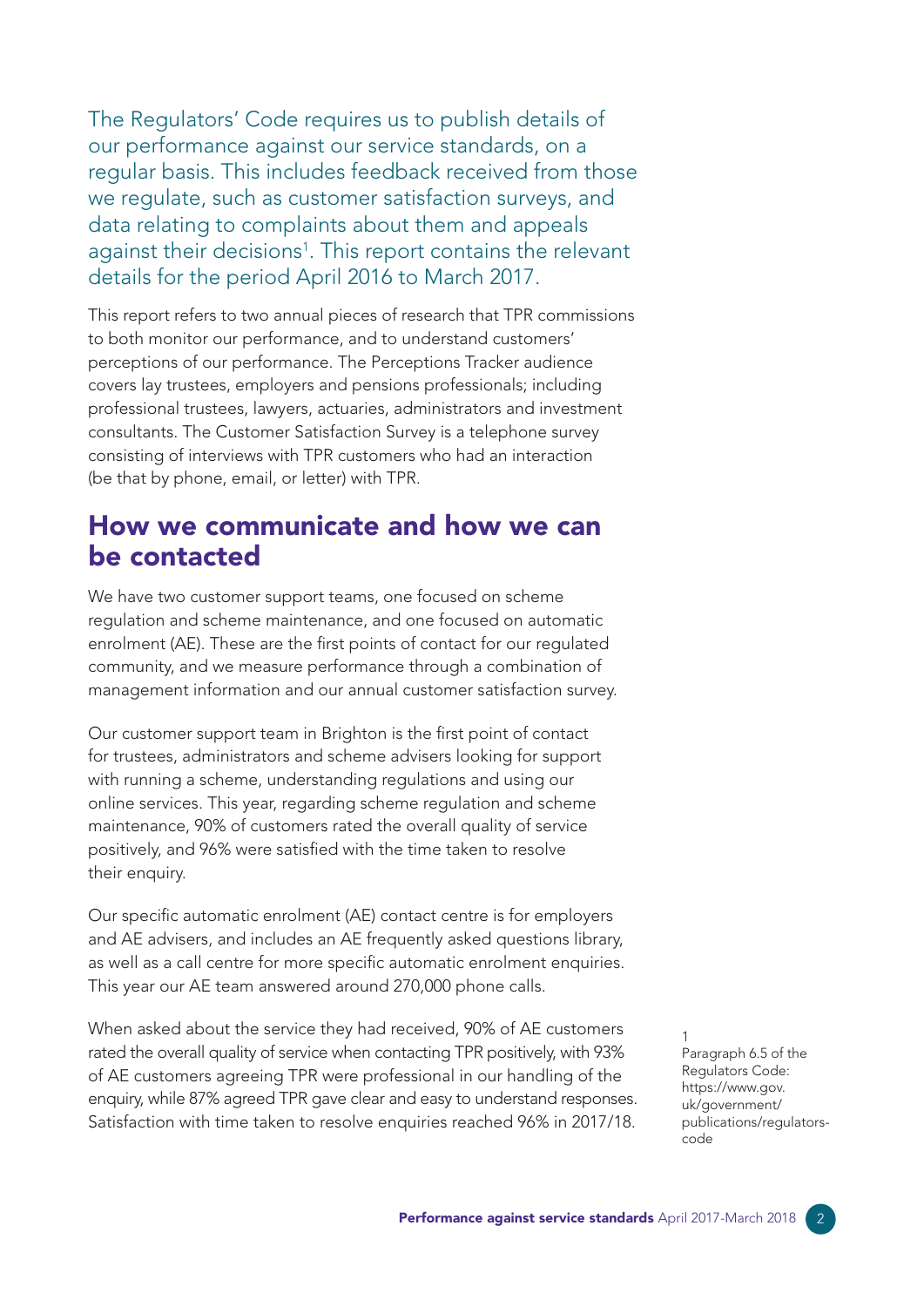In addition to our customer support teams, we also pursue proactive communications campaigns. In September 2017 we launched '21st Century trusteeship – Raising the standards of governance', a campaign aimed at trustees, employers and advisers to improve standards of trusteeship across all schemes. This has driven engagement with our content and messages, increased interaction with our online content, and led to more Trustee toolkit module passes. Other notable work included our continuing scams awareness campaign.

We have once more seen increased engagement online and via social media: over 15, 000 engagements on Facebook; 14, 000 via LinkedIn; around 12,500 followers on Twitter, and 26 new videos currently posted on our YouTube channel, with a total of almost 88,000 views.

We also continue to proactively communicate through webinars and stakeholder events. During the year, we undertook 336 speaking events, and 212 automatic enrolment-specifc meetings and speaking events. This is in addition to surveys supporting our communications and policy development in a range of areas including our broad regulatory approach.

## Our approach to providing information and guidance

Our corporate plan 2017 to 2020 set out our commitment to be clearer in the information and guidance that support our regulated community in understanding and carrying out their duties. We achieve this in a variety of ways, including the publication of our regulatory decisions and our research analysis; guidance on our website; the provision of e-learning opportunities, and updates by email. We measure our performance in this area through a combination of management information and the results of our annual Perceptions Tracker.

This year we have produced new or updated content in respect of 388 publications, generating 308,000 downloads. These have included guidance statements in key areas of concern (such as the new code of practice for master trusts); our quick guide to the chair's statement; guidance on record-keeping and cyber security, and our 21st Century trustee campaign. These have set out or clarifed our expectations, and set out how we will act if our expectations are not met.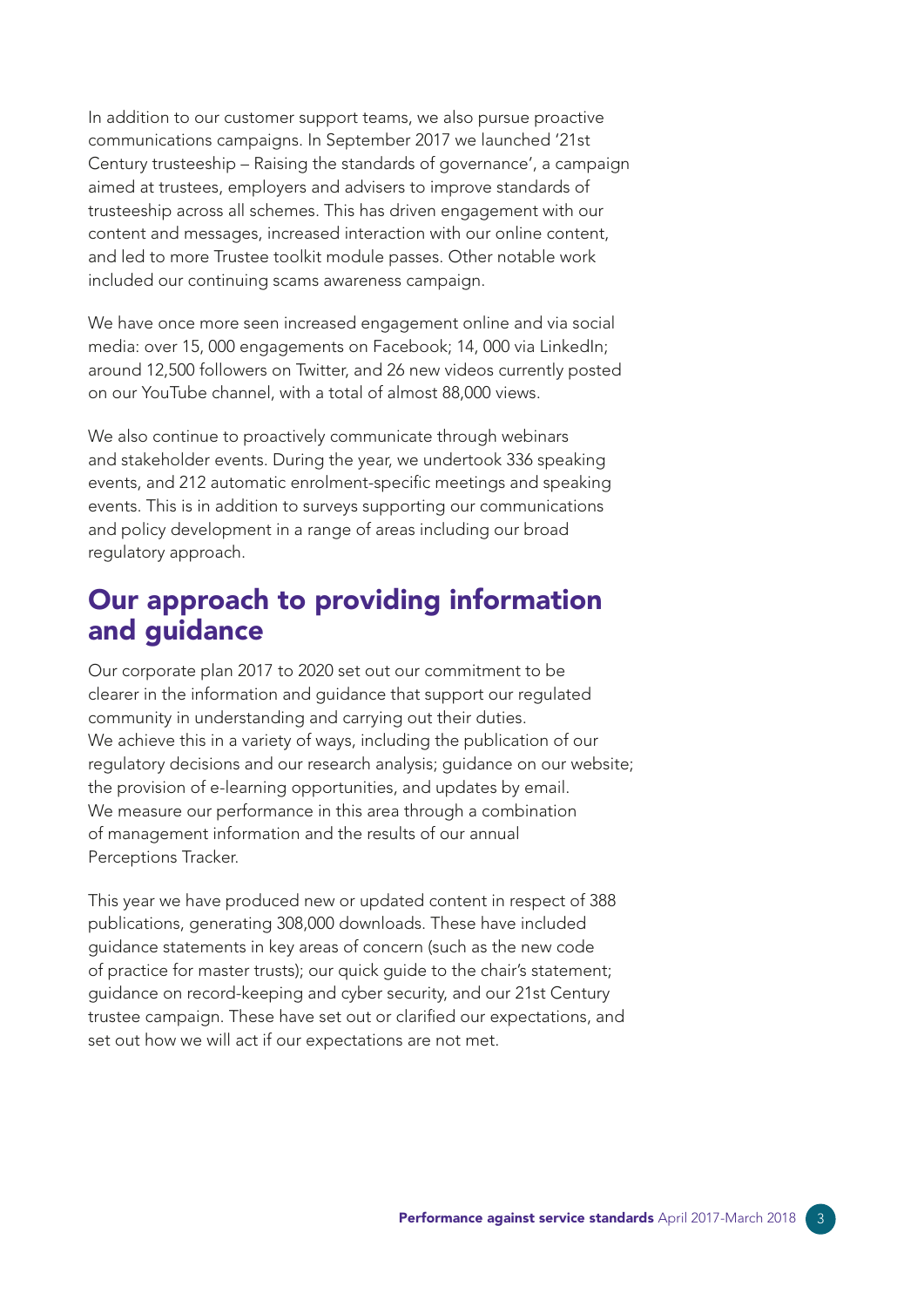The effectiveness of this work is clearly demonstrated by the results of this year's Perceptions Tracker, in which 91% of respondents regarded us as being a trusted source of information; and 85% agreed that trustee boards are clear what legal requirements apply to them in relation to pensions legislation - while 75% agreed with the same statement in relation to employers.

We are also being clearer in our interactions with our regulated community, and setting out our expectations upfront where we see significant risk or issues. Our website remains highly rated by our regulated community, with 84% of respondents to our Perceptions Tracker agreeing the content provides enough support, and 90% agreeing it is pitched at the right level for the intended audience.

The same survey also asked respondents to rate the usefulness of the information they obtained from us via email, e-learning, and the website. The majority of those who accessed information found it useful, with around nine in ten agreeing that our emails (89%), e-learning (94%), and website (94%) were fairly or very useful for getting information about pensions.

We are committed to being open and transparent in our activities, including publishing information about our regulatory and enforcement decisions. The majority of our regulated community agrees that we explain clearly why decisions affecting occupational schemes have been made. This year we published nine regulatory intervention reports and two determination notices to help our regulated community understand how we are using our powers. We also published our first compliance and enforcement bulletin covering the powers used across all our sectors. This publication complements the regulatory intervention reports and illustrates, through case studies, how we are using the breadth of our regulatory toolkit with employers and trustees.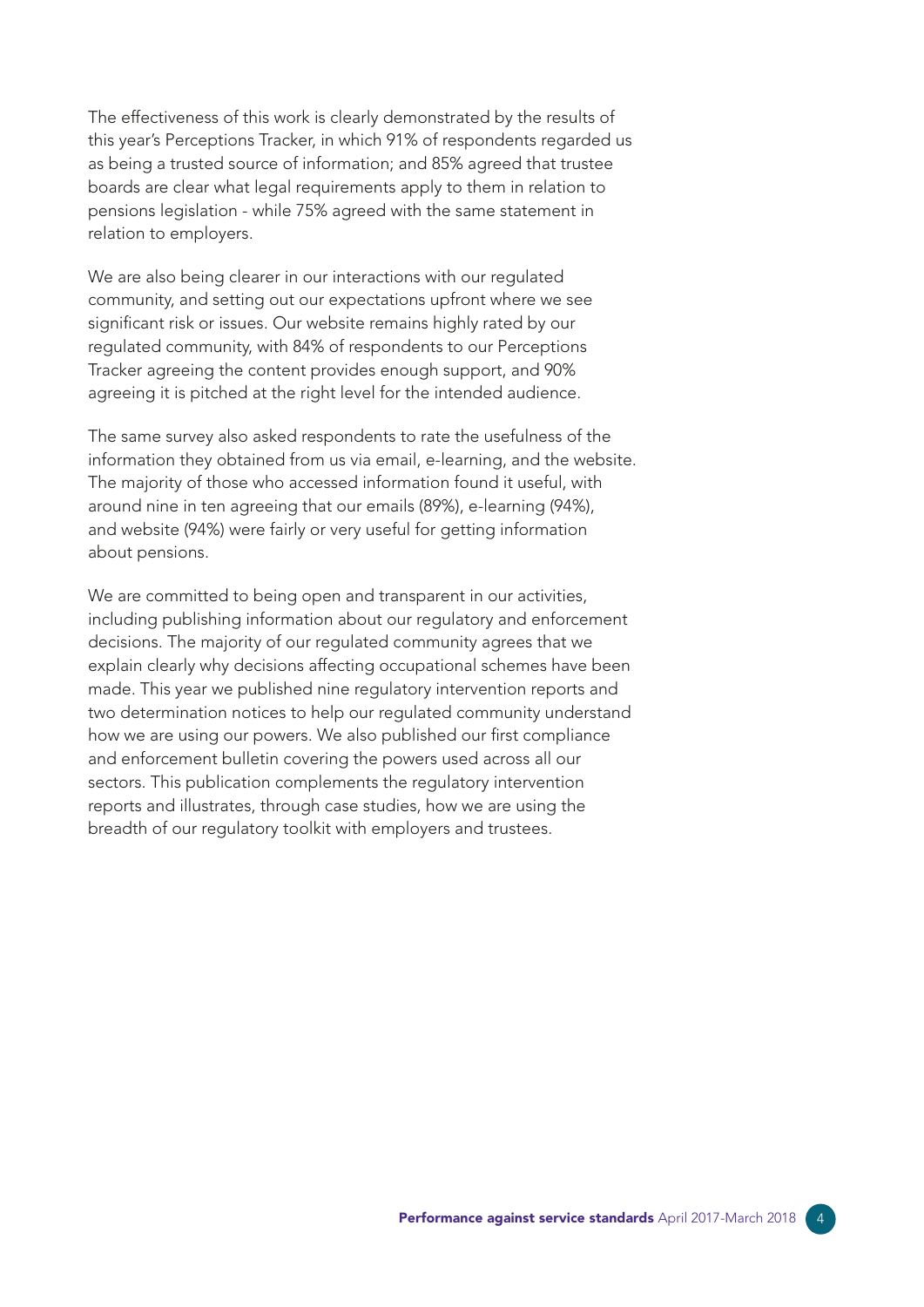#### Our approach to checks on compliance, including details of our risk assessment framework

We aim to take a focused and targeted approach to our checks on compliance, that is risk based and in line with our statutory objectives. This approach continues to be successful, with the majority of respondents to our Perceptions Tracker agreeing that we take proportionate action to the risk posed, and that we take a pragmatic approach based on individual scheme circumstances. In addition to this, almost 80% of respondents agreed that we hold trustees, governing bodies and employers to account.

In line with our commitment to be quicker in responding to risks and reconciling issues, we are improving our insight and using a wider range of tools. This has helped us to identify and respond quickly in a number of areas, including compliance with basic duties such as AE, the provision of statutory information to us, and scheme administration. This year we began carrying out spot checks on employers to ensure they are complying with their AE duties, undertaking 660 inspections and issuing 51,509 statutory notices.

In DC, alongside publishing our new code of practice for master trusts, we have been in contact with every master trust to ensure they understand the new requirements, and are putting the necessary plans in place. We also continue to maintain the existing assurance framework for master trusts, and signpost employers to schemes with assurance so they can comply with their AE duties.

In regards to public service pension schemes specifcally, we stepped up our checks on compliance in regards to the provision of annual benefits statements, and have been proactive in supporting schemes in addressing issues in this area.

This work is having a positive effect in raising awareness of our standards, in turn supporting our regulated community in complying with their duties. The majority of respondents are aware that we will fine trustees of schemes with DC benefts for failure to submit an annual statement signed by the chair of trustees. They are also aware that we are taking a tough stance with trustee boards that have not completed their scheme return, including issuing fines.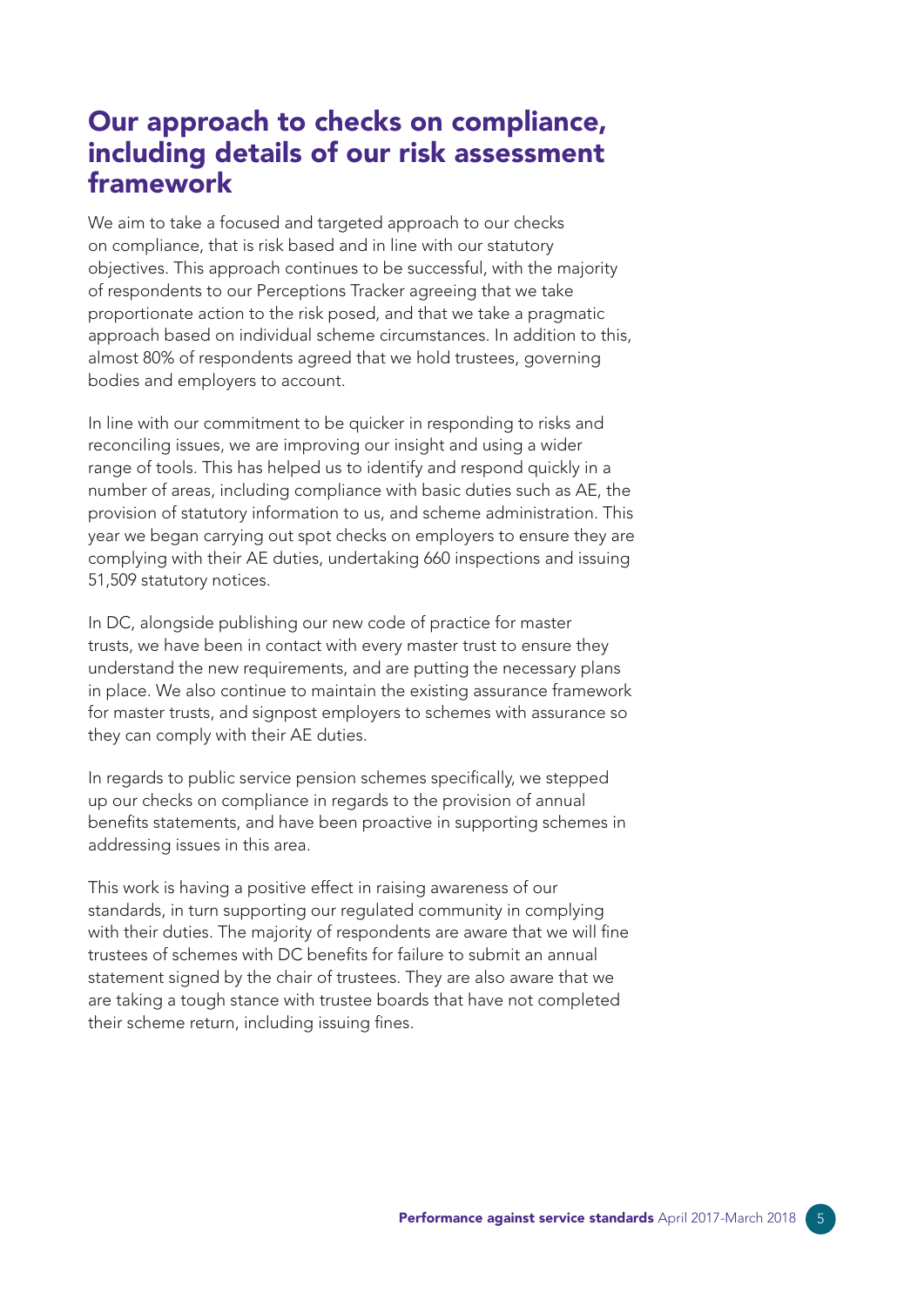We judge risks in terms of the threat they pose, the extent to which we can mitigate them, and our risk appetite. This means we will not seek to intervene in all situations, but will prioritise by risk, cost and perceived benefts in a way that is targeted and proportionate. This year we identified five key risk themes going into 2017-2018: sub-scale schemes; poor standards of stewardship; disorderly scheme failures; poor data integrity and security; and economic market outlook.

We addressed these risks through a range of activities including increased focus on setting clear expectations, taking an increasingly proactive approach - such as the pre-authorisation process for master trusts to help them meet the standards we expect under the new regime, and working closely with public service pension schemes to help them improve their record-keeping plans. In addition, we have significantly increased our proactive interventions with the DB schemes that present the biggest risks to our statutory objectives.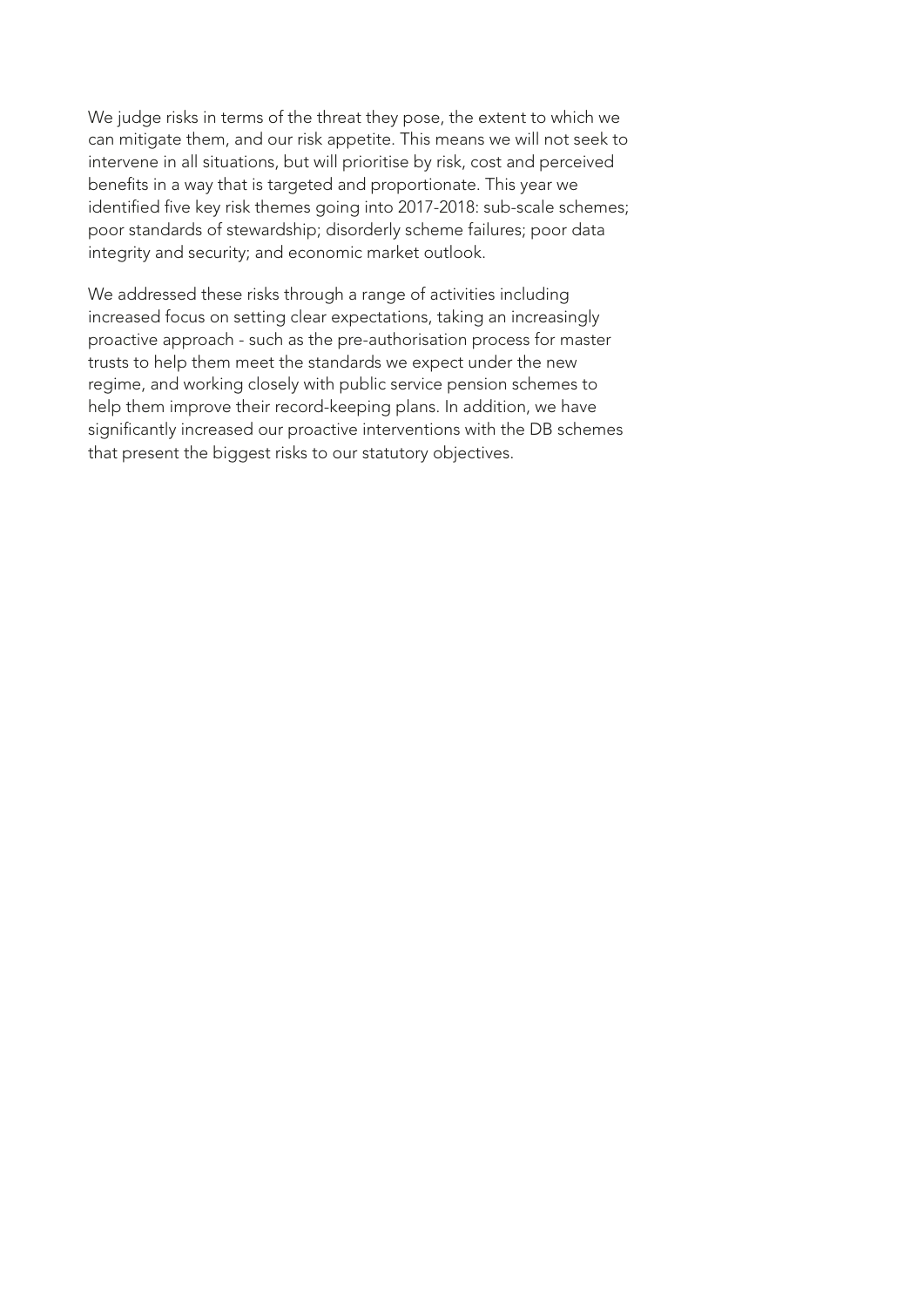#### Our approach to enforcement and non-compliance

Our approach in this area is to be targeted in our enforcement, focusing on high risk breaches, and that where our expectations have not been met and we believe it is in the interest of members to do so, we have moved to enforcement quickly and more decisively. The majority of respondents to the Perceptions Tracker acknowledged that we are decisive, efficient, and tough; and of those that had seen a change in TPR's approach this year, the main areas of change identifed were that we were being tougher or more assertive, and more proactive.

We have once more been quicker and tougher in the use of our powers, with an increased focus on basic duties. We issued 153 mandatory penalty notices for failures to prepare a chair's statement, where non-compliance can be an indicator of broader issues, and took action in 83 cases where trustees failed to complete a scheme return when required. We have strengthened our resources in our frontline regulatory teams, been continually improving our regulatory approaches, testing new approaches, and demonstrating our clearer, quicker, tougher approach.

We have increased our criminal investigation activity this year, successfully enforcing information provision through the criminal courts. We have also started a number of complex fraud and money laundering investigations, where member benefits are threatened by dishonest behaviour. We issued our first fine to a public service pension scheme, brought our first criminal prosecutions for willful non-compliance with AE, conducted our first spot-checks on employers, and for the frst time we used a court order to require scammers to repay stolen money to their victims.

We are intervening more quickly where DB schemes are underfunded or avoidance is suspected, initiating our powers to set scheme liabilities and deficit repair contributions for the first time. We successfully prosecuted 11 people who failed to comply with our information-gathering powers.

On the AE side, in line with the steep rise in the number of employers reaching their staging dates, we have seen an increase in the number of times we have fined employers for non-compliance. We used used our powers over 80,000 times, but these numbers are still very small in the context of the vast majority of employers doing the right thing.